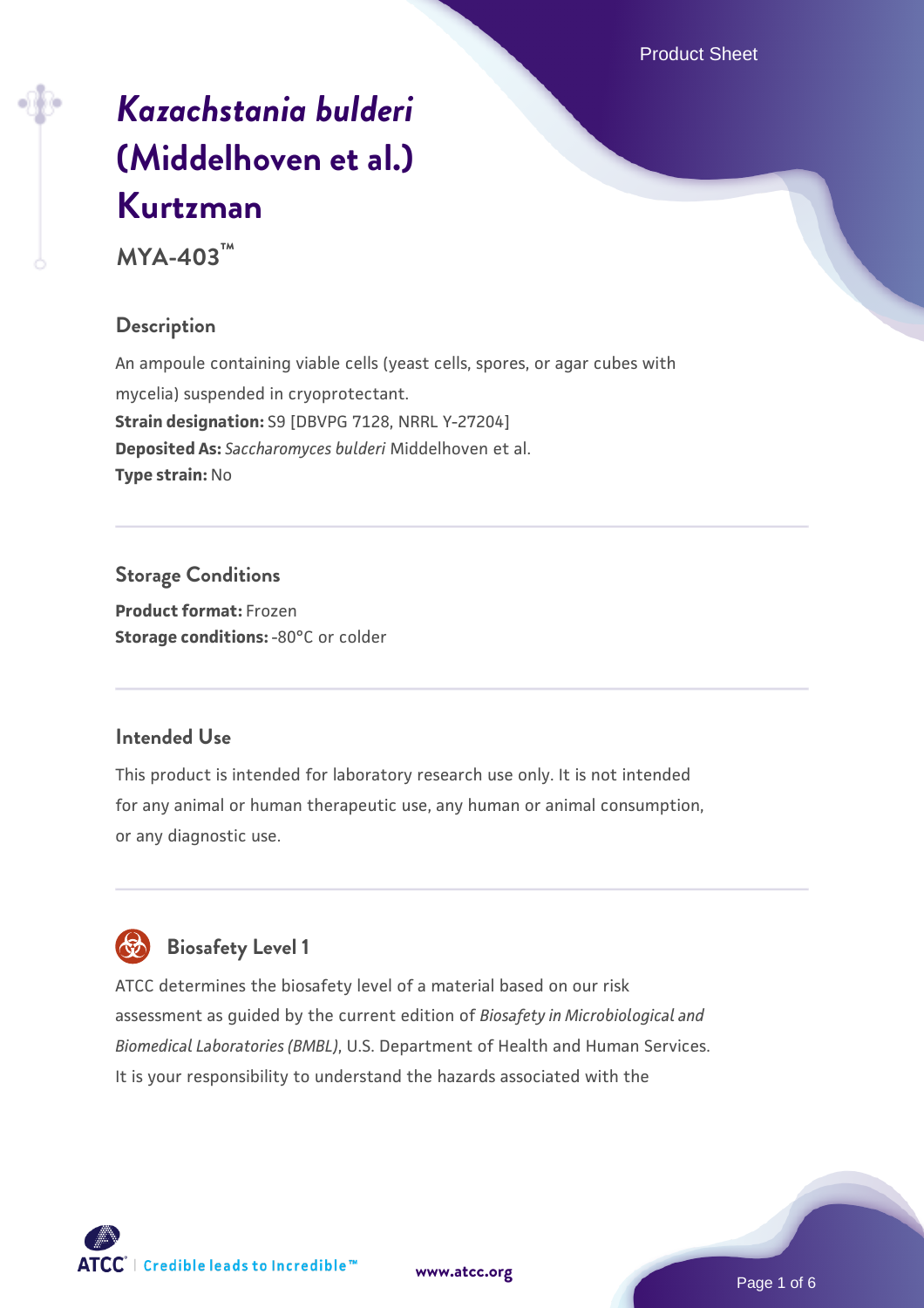material per your organization's policies and procedures as well as any other applicable regulations as enforced by your local or national agencies.

ATCC highly recommends that appropriate personal protective equipment is always used when handling vials. For cultures that require storage in liquid nitrogen, it is important to note that some vials may leak when submersed in liquid nitrogen and will slowly fill with liquid nitrogen. Upon thawing, the conversion of the liquid nitrogen back to its gas phase may result in the vial exploding or blowing off its cap with dangerous force creating flying debris. Unless necessary, ATCC recommends that these cultures be stored in the vapor phase of liquid nitrogen rather than submersed in liquid nitrogen.

#### **Certificate of Analysis**

For batch-specific test results, refer to the applicable certificate of analysis that can be found at www.atcc.org.

#### **Growth Conditions**

**Medium:**  [ATCC Medium 28: Emmons' modification of Sabouraud's agar/broth](https://www.atcc.org/-/media/product-assets/documents/microbial-media-formulations/2/8/atcc-medium-28.pdf?rev=0da0c58cc2a343eeae735016b70809bb) [ATCC Medium 200: YM agar or YM broth](https://www.atcc.org/-/media/product-assets/documents/microbial-media-formulations/2/0/0/atcc-medium-200.pdf?rev=ac40fd74dc13433a809367b0b9da30fc) [ATCC Medium 1245: YEPD](https://www.atcc.org/-/media/product-assets/documents/microbial-media-formulations/1/2/4/5/atcc-medium-1245.pdf?rev=705ca55d1b6f490a808a965d5c072196) **Temperature:** 24-26°C **Atmosphere:** Aerobic

**Handling Procedures**



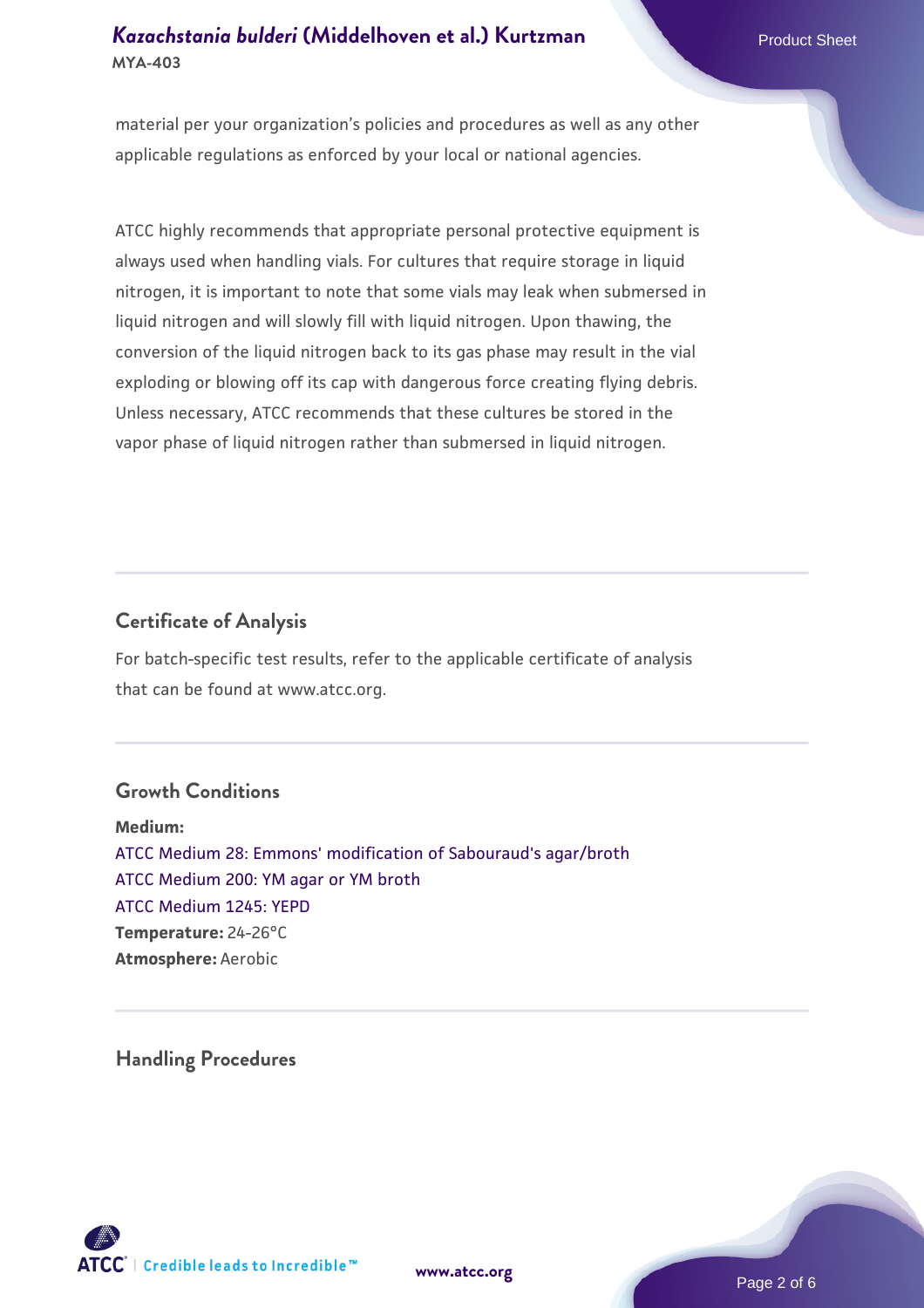**Frozen ampoules** packed in dry ice should either be thawed immediately or stored in liquid nitrogen. If liquid nitrogen storage facilities are not available, frozen ampoules may be stored at or below -70°C for approximately one week. **Do not under any circumstance store frozen ampoules at refrigerator freezer temperatures (generally -20°C).** Storage of frozen material at this temperature will result in the death of the culture.

- 1. To thaw a frozen ampoule, place in a **25°C to 30°C** water bath, until just thawed **(approximately 5 minutes).** Immerse the ampoule just sufficient to cover the frozen material. Do not agitate the ampoule.
- 2. Immediately after thawing, wipe down ampoule with 70% ethanol and aseptically transfer at least 50 µL (or 2-3 agar cubes) of the content onto a plate or broth with medium recommended.
- Incubate the inoculum/strain at the temperature and conditions 3. recommended. Inspect for growth of the inoculum/strain regularly. The sign of viability is noticeable typically after 1-2 days of incubation. However, the time necessary for significant growth will vary from strain to strain.

#### **Material Citation**

If use of this material results in a scientific publication, please cite the material in the following manner: *Kazachstania bulderi* (Middelhoven et al.) Kurtzman (ATCC MYA-403)

#### **References**

References and other information relating to this material are available at www.atcc.org.

#### **Warranty**

The product is provided 'AS IS' and the viability of ATCC<sup>®</sup> products is

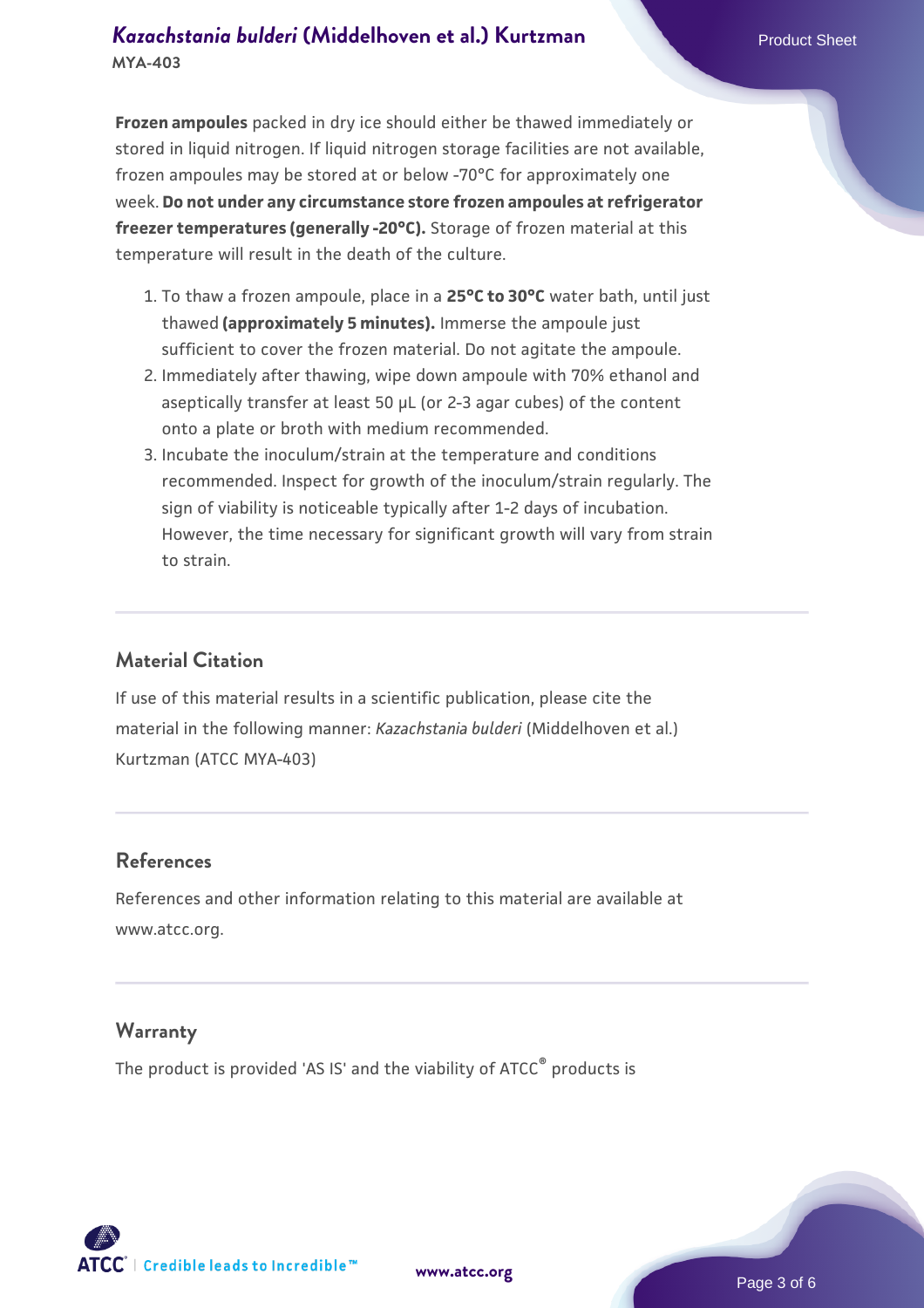warranted for 30 days from the date of shipment, provided that the customer has stored and handled the product according to the information included on the product information sheet, website, and Certificate of Analysis. For living cultures, ATCC lists the media formulation and reagents that have been found to be effective for the product. While other unspecified media and reagents may also produce satisfactory results, a change in the ATCC and/or depositor-recommended protocols may affect the recovery, growth, and/or function of the product. If an alternative medium formulation or reagent is used, the ATCC warranty for viability is no longer valid. Except as expressly set forth herein, no other warranties of any kind are provided, express or implied, including, but not limited to, any implied warranties of merchantability, fitness for a particular purpose, manufacture according to cGMP standards, typicality, safety, accuracy, and/or noninfringement.

#### **Disclaimers**

This product is intended for laboratory research use only. It is not intended for any animal or human therapeutic use, any human or animal consumption, or any diagnostic use. Any proposed commercial use is prohibited without a license from ATCC.

While ATCC uses reasonable efforts to include accurate and up-to-date information on this product sheet, ATCC makes no warranties or representations as to its accuracy. Citations from scientific literature and patents are provided for informational purposes only. ATCC does not warrant that such information has been confirmed to be accurate or complete and the customer bears the sole responsibility of confirming the accuracy and completeness of any such information.

This product is sent on the condition that the customer is responsible for and assumes all risk and responsibility in connection with the receipt, handling, storage, disposal, and use of the ATCC product including without limitation taking all appropriate safety and handling precautions to minimize health or

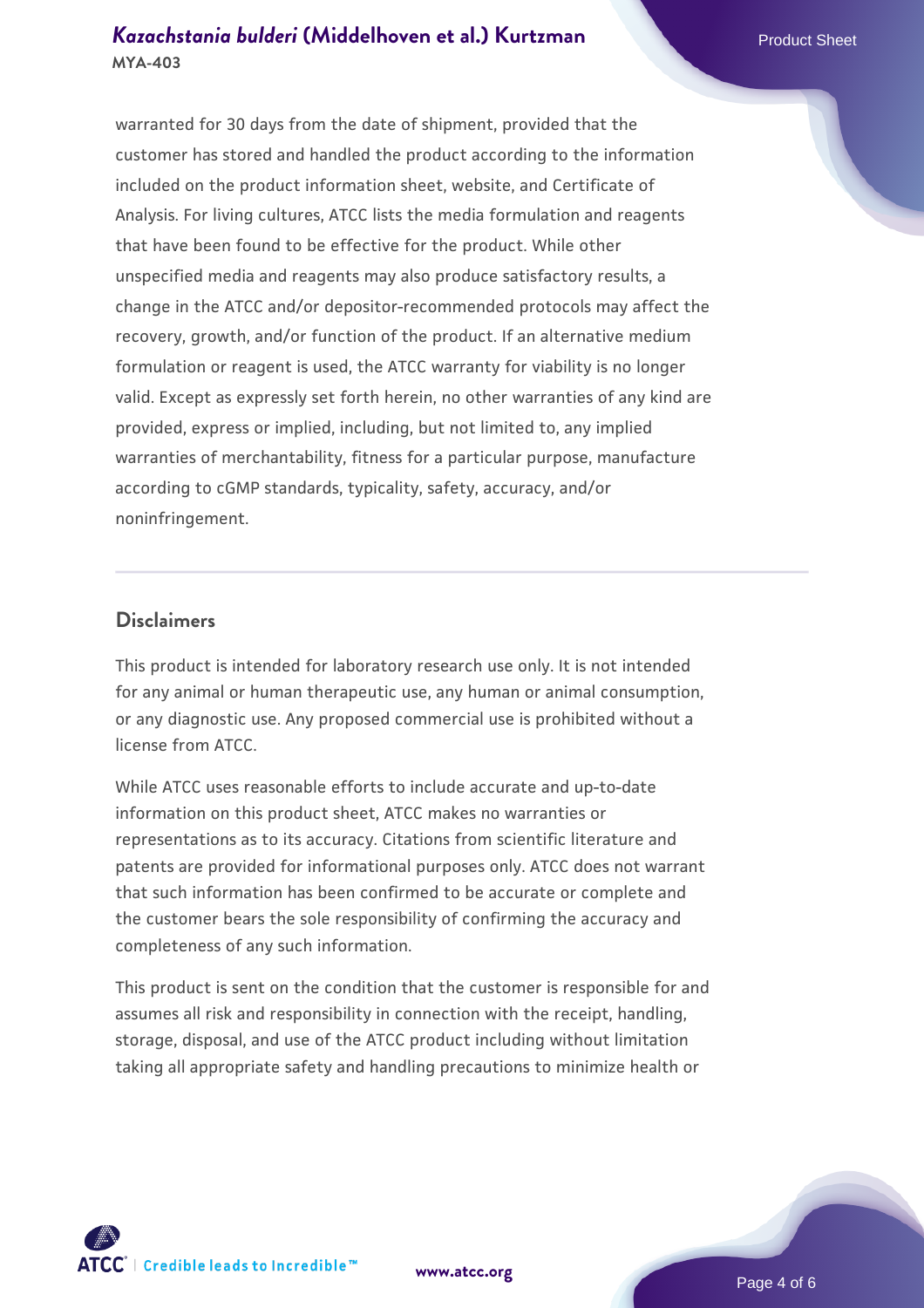environmental risk. As a condition of receiving the material, the customer agrees that any activity undertaken with the ATCC product and any progeny or modifications will be conducted in compliance with all applicable laws, regulations, and guidelines. This product is provided 'AS IS' with no representations or warranties whatsoever except as expressly set forth herein and in no event shall ATCC, its parents, subsidiaries, directors, officers, agents, employees, assigns, successors, and affiliates be liable for indirect, special, incidental, or consequential damages of any kind in connection with or arising out of the customer's use of the product. While reasonable effort is made to ensure authenticity and reliability of materials on deposit, ATCC is not liable for damages arising from the misidentification or misrepresentation of such materials.

Please see the material transfer agreement (MTA) for further details regarding the use of this product. The MTA is available at www.atcc.org.

#### **Copyright and Trademark Information**

© ATCC 2021. All rights reserved. ATCC is a registered trademark of the American Type Culture Collection.

#### **Revision**

This information on this document was last updated on 2021-05-20

#### **Contact Information**

ATCC 10801 University Boulevard Manassas, VA 20110-2209 **IISA** US telephone: 800-638-6597